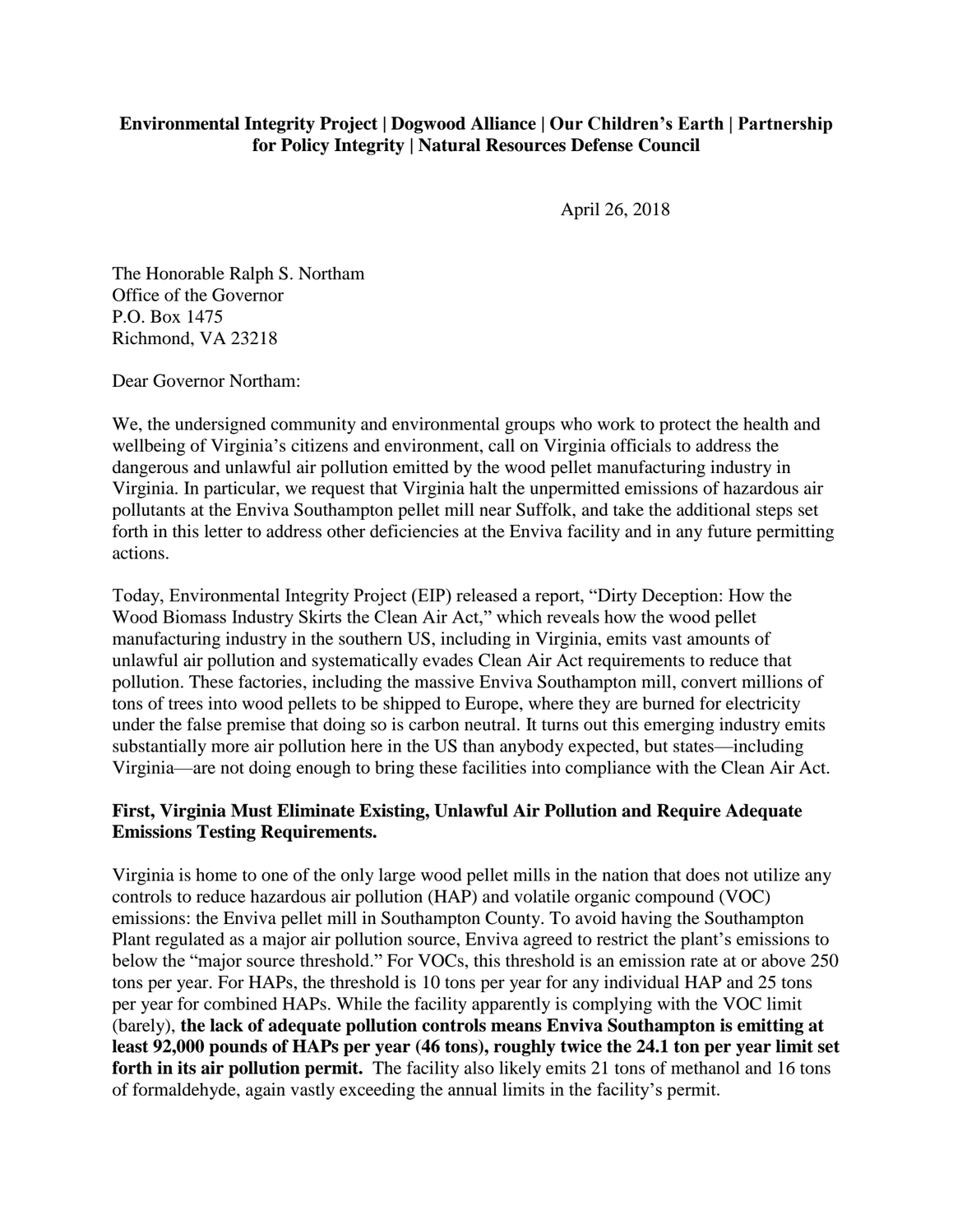Nearly identical facilities in other southern states that do use pollution controls emit 40 to 50 times less HAPs.<sup>1</sup> Notably, Virginia DEQ has never even required emissions testing for HAPs at Enviva Southampton, and instead has relied on Enviva's own estimates, which are also not based on emissions testing at wood pellet mills and rely on dubious assumptions.

Enviva argues that the Southampton plant emits much lower levels of HAPs than other similar facilities because it processes mostly hardwood. Wood pellet mills can process softwood, hardwood, or a mix of both. Because softwood emits substantially more VOCs than hardwood, Enviva assumed, without substantive evidence, that the same would be true for HAPs. However, stack test data from other facilities and statements by Enviva's own consultant strongly refute this assumption. As explained below, regardless of the ratio of hardwood and softwood, Enviva Southampton emits vast amounts of unlawful hazardous air pollution.

To test Enviva's HAP assumptions, EIP surveyed eleven sets of emissions tests at wood pellet mills processing a range of hardwood and softwood.<sup>2</sup> On the whole, as hardwood percentages increased, emission factors for total HAPs actually *increased* rather than decreased. Methanol emissions in particular increased substantially as more hardwood than softwood is processed. These test results agree with several studies that show more methanol emissions from drying hardwood than softwood in the lumber and engineered wood industries.<sup>3</sup>

Enviva's frequent consultant for emissions testing, Air Control Techniques (ACT), reached this same conclusion concerning HAPs and the hardwood/softwood mix. In reviewing emissions testing on a wood dryer at an Enviva facility in Mississippi, ACT states: "[t]he emissions of organic HAP compounds are not sensitive to the hardwood/softwood ratio. The data summarized in the [stack test report] indicate that emissions of organic HAPs decreased slightly as the softwood content increased from 10% to 100%."<sup>4</sup> In this context, the organic HAPs in question were formaldehyde, methanol, and acetaldehyde—those same HAPs emitted by Enviva Southampton.

 $\overline{a}$ 

<sup>1</sup> For instance, the Hazlehurst Pellets mill in Georgia, which produces 525,000 tons of pellets per year compared to Enviva Southampton' 535,000 tons per year, emits less than two tons of HAPs because it uses thermal oxidizing technology to reduce HAPs by 95%. Compliance Emissions Testing, Hazlehurst Wood Pellets, Test Dates December 16-17, 2015, prepared by ATI testing.

<sup>&</sup>lt;sup>2</sup> These tests include the March and April, 2017 testing at Enviva Sampson in North Carolina (25% hardwood), the October, 2013 testing at Enviva Wiggins in Mississippi (40% hardwood), and nine sets of testing conducted throughout 2017 at Appling County Wood Pellets in Georgia. Appling County tested three times at 70% hardwood, three times at 80% hardwood, and three times at 100% hardwood. All of these tests were conducted pursuant to compliance testing regulations of each state and following appropriate EPA methodology.

<sup>&</sup>lt;sup>3</sup> For instance, one study assessing HAP emissions from oriented strandboard drying showed hardwood emitting nearly three times as much methanol as softwood southern pine, at .33 lb/ODT and .12 lb/ODT respectively. Milota, Michael, "Emissions from Wood Drying: the Science and the Issues," Forest Products Journal, 2000, Issue 50(6); Another study of wood drying, conducted at lumber kilns, tested five species of softwood and one species hardwood for HAP emissions, including methanol. The results again showed that the hardwood species emitted much higher rates of methanol than any of the softwoods. Milota, Mike and Mosher, Paul, "Emissions of Hazardous Air Pollutants from Lumber Drying," Forest Products Journal, July 2008 Issue 7/8, at 50-55.

<sup>4</sup> Air Emission Test Report for Enviva Pellets Wiggins, Prepared by Air Control Techniques, October 31, 2013, at 14.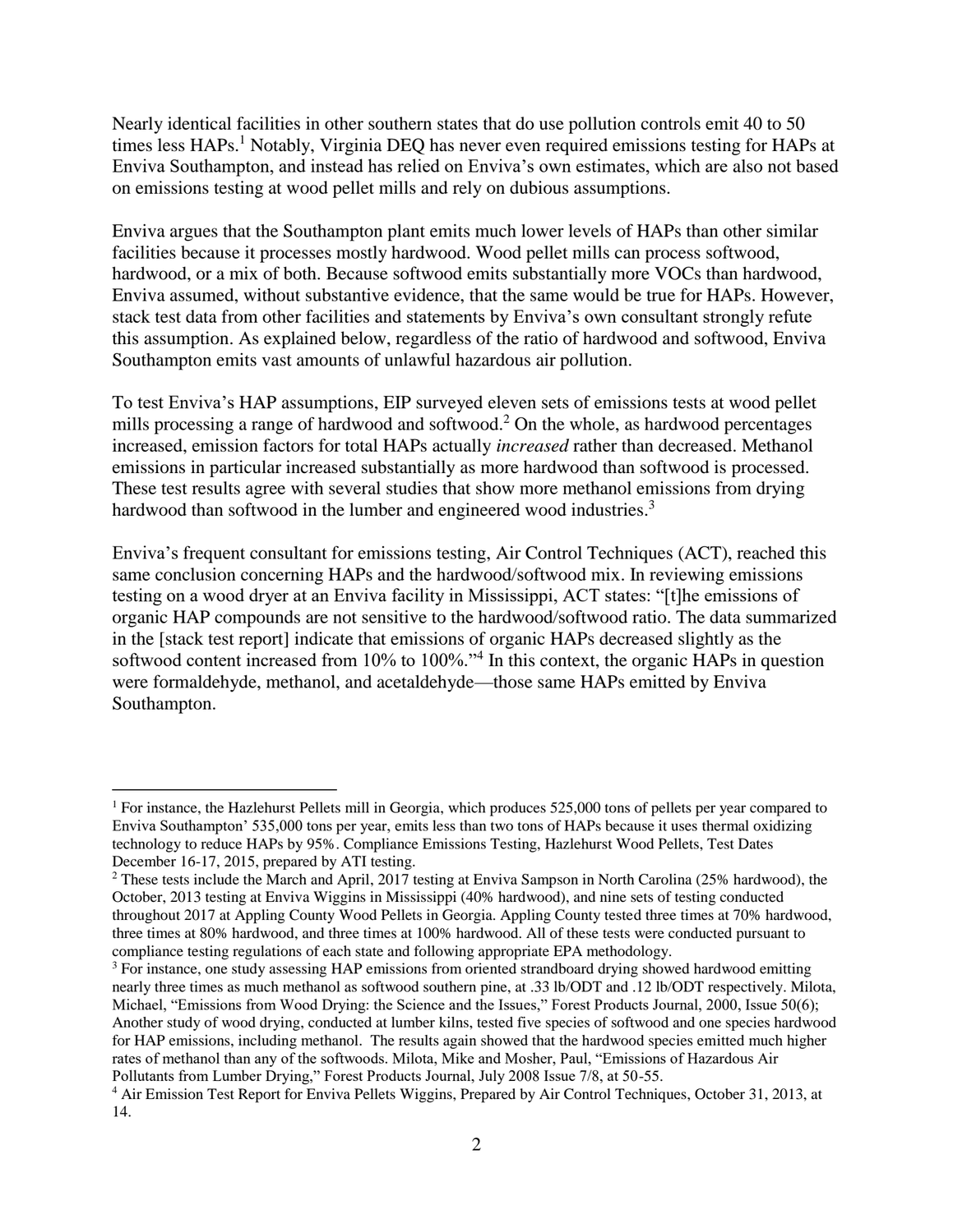All eleven tests EIP surveyed result in emission factors that place Enviva Southampton's HAP emissions at nearly double its emissions limits, including six tests conducted at a similar facility at nearly the same ratio of hardwood Enviva Southampton currently processes. It is simply implausible that Enviva Southampton is not exceeding its permit limits, and likewise, the Clean Air Act's major source threshold for HAPs.

Virginia DEQ must hold the Enviva Southampton plant accountable for its Clean Air Act noncompliance. In particular, Virginia DEQ must either require the facility to limit production to the point that the facility's maximum potential HAP emissions (considering controls) are below the major source threshold, or require that the facility comply with the Clean Air Act requirements applicable to major HAP sources. Specifically, Clean Air Act section 112 requires that major sources for HAP reduce their emissions using "maximum achievable control technology." Because U.S. EPA has not published a federal rule establishing what constitutes maximum achievable control technology for wood pellet mills, Virginia DEQ must make this determination on a case-by-case basis. Given that nearly every other similar mill in the nation utilizes regenerative thermal oxidizers to reduce HAP emissions from at least some of their units, use of this technology is clearly "achievable" for the Southampton plant and should be required.

## **Next, Virginia Must Address the Industry's Terrible History of Fires and Explosions.**

Since 2014, more than half of the large pellet mills in the South have had news-worthy fires or explosions, including two fires at Enviva facilities in Virginia.<sup>5</sup> These fires can produce massive amounts of harmful air pollution; for instance, a recent silo fire at a Texas pellet facility burned for more than 50 days, sickening dozens of nearby residents and leading to multiple lawsuits. Many of these fires and explosions are caused by combustible wood dust, an extreme hazard at wood pellet mills.

The Clean Air Act gives Virginia a powerful tool to address wood dust explosions and fires. The Act contains a General Duty Clause which requires facilities producing or handling extremely hazardous substances to design, maintain, and operate their facilities in a safe manner. As the long list of fires and explosions at wood pellet facilities show, wood dust clearly qualifies as an extremely hazardous substance. Unfortunately, Enviva Southampton's permit does not even reference the General Duty Clause. Virginia DEQ must revise this permit to specify that the General Duty Clause applies to the facility's handling of explosive dust and require the facility to perform specific steps that are sufficient to ensure that workers and others who live, work, recreate in the facility's vicinity are protected from the dangers posed by combustible dust. At a minimum, the permit should:

- (1) Identify the Clean Air Act's General Duty Clause as an applicable requirement with respect to the facility's handling of combustible dust.
- (2) Specifically require the facility to prepare a hazard analysis identifying the hazards associated with explosive dust and the facility's processes, potential fire and explosion scenarios, and the consequences of a fire or explosion.

 $\overline{a}$ 

<sup>5</sup> Bryant, Cal. "Enviva Fire Quickly Contained." *Roanoke-Chowan News-Herald* (Jan. 24, 2013), [http://www.roanoke-chowannewsherald.com/2013/01/24/enviva-fire-quickly-contained/;](http://www.roanoke-chowannewsherald.com/2013/01/24/enviva-fire-quickly-contained/) Hill, Brian. "Firefighters Battle Fire at Port of Chesapeake." *WKTR.com* (Feb. 28, 2018), [http://wtkr.com/2018/02/28/firefighters-battle-blaze](http://wtkr.com/2018/02/28/firefighters-battle-blaze-at-port-of-chesapeake/)[at-port-of-chesapeake/.](http://wtkr.com/2018/02/28/firefighters-battle-blaze-at-port-of-chesapeake/)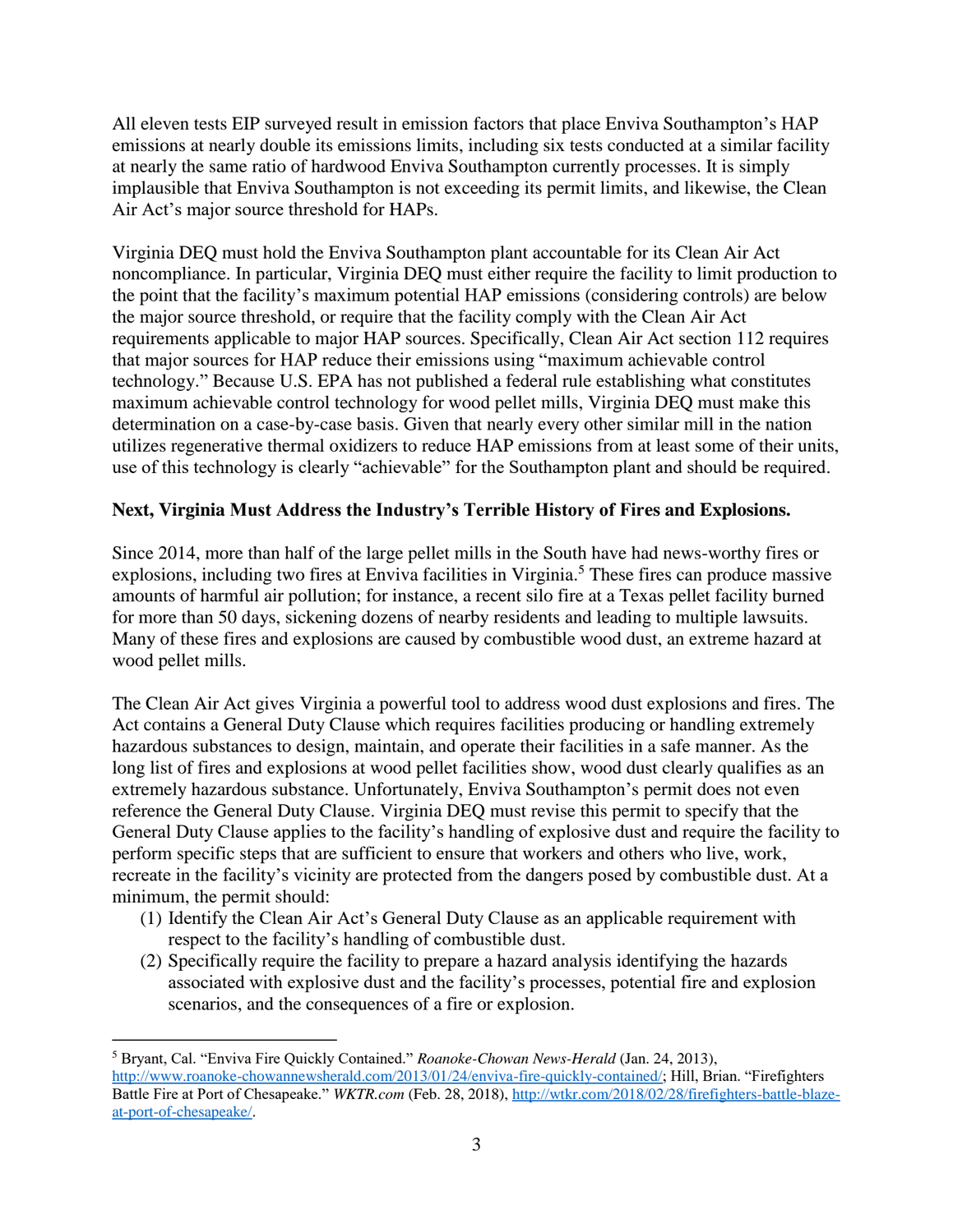- (3) Establish specific design and operation standards that the facility must meet to prevent a dust-related fire or explosion.
- (4) Establish recordkeeping and reporting requirements sufficient to demonstrate that the facility is meeting its General Duty Clause obligations.

## **Finally, Virginia Must Issue Better Permits for Future Wood Pellet Mills.**

Given the heavy burden this industry places on the citizens and environment of Virginia, the undersigned groups oppose the issuance of permits for new wood pellet mills. However, if the state does issue permits for new facilities or for modifications at existing facilities, officials must ensure new permits require facilities to comply with all Clean Air Act requirements. The undersigned groups call for the following specific actions in future permitting:

- **1. Require "major" sources of air pollution to install the best available control** 
	- **technology.** As EIP's report reveals, many pellet mills with major source permits evade using the best available control technology, or any control technology at all, while facilities with minor source permits, often the same size or larger, do utilize controls. Virginia must not reward companies for refusing to install controls that would reduce facility emissions to minor levels. Rather, Virginia must require new or modified major sources to reduce emissions using controls that are at least as effective as those utilized by the best-controlled minor sources. This includes using VOC controls that achieve at least 95% reductions on emissions on each of the major sources of pollution at the facility. If facilities in Georgia and Alabama can do this, so can Virginia facilities.
- **2. Ensure Communities are Notified of and Able to Participate in Permitting Decisions.**  Many of the air permits EIP surveyed from across the South were issued without any public notice or the ability to comment, including permits for the initial construction of facilities. This means communities were not informed of the decision to allow sources of air pollution to locate in their backyard. Virginia DEQ should ensure that there is a meaningful opportunity for public involvement in any permitting action authorizing the construction or modification of a wood pellet mill.
- **3. Institute pellet production limits at facilities that claim to be too "minor" for the best available pollution controls.** If pollution controls will not keep emissions below legal limits when a facility is operated at full capacity, the facility's permit must restrict maximum production to a level that ensures the facility will not exceed the major source threshold.

The Clean Air Act only serves to protect health and the environment when state agencies are fully implementing all of the Act's requirements. The undersigned groups call on Virginia to address the errors and omissions identified in this letter and in EIP's report, and to further make proactive moves to better understand and control emissions from this emerging industry in the future.